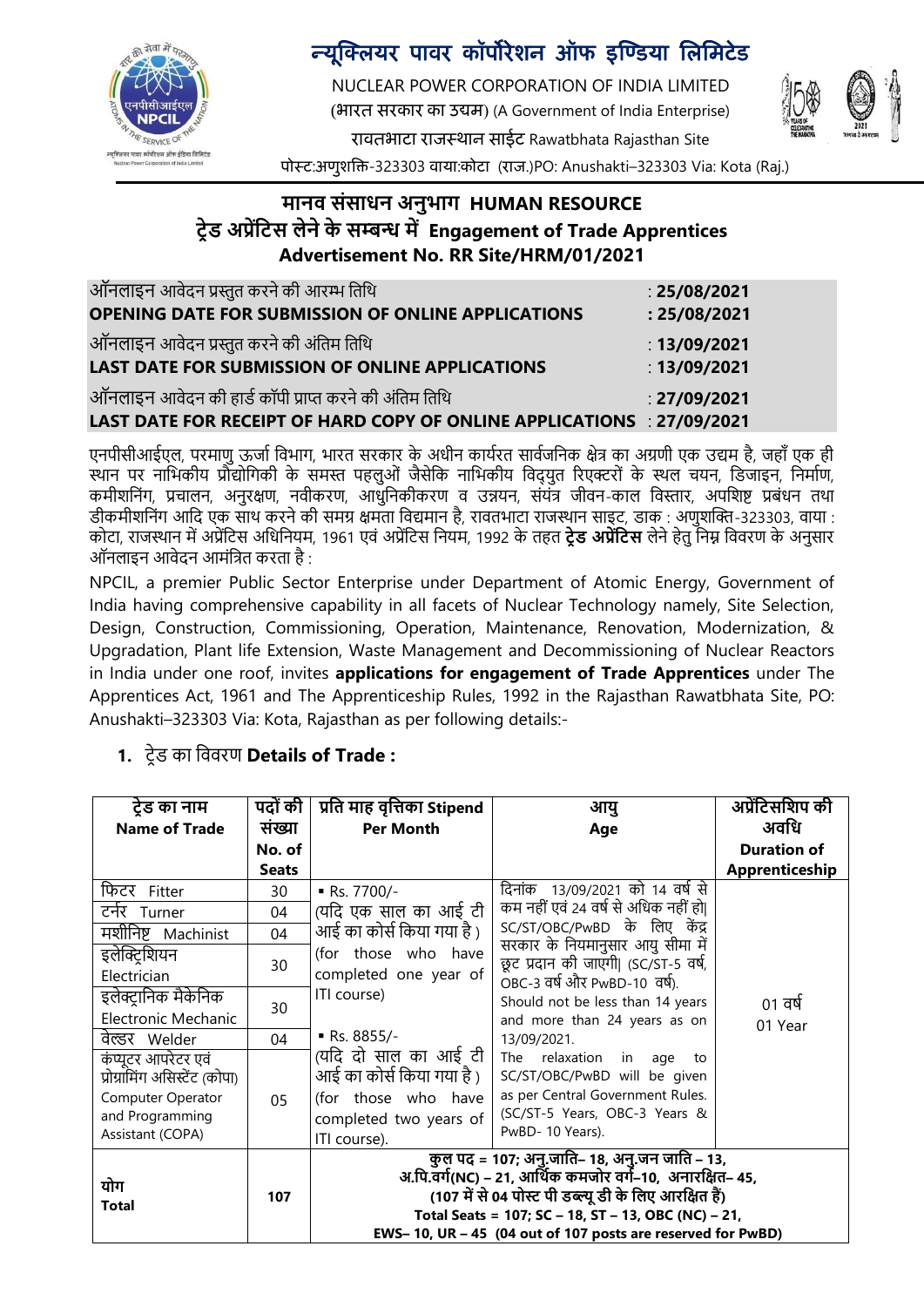## **2. िैिटिक य ग्यिा Educational Qualifications:**

| क्र.सं.       | ट्रेड Trade                                        | योग्यता Qualification Required               |
|---------------|----------------------------------------------------|----------------------------------------------|
| S. No         |                                                    |                                              |
|               | फिटर Fitter                                        |                                              |
| $\mathcal{P}$ | टनेर Turner                                        |                                              |
| 3             | मशीनिष्ट Machinist                                 |                                              |
| 4             | इलेक्ट्रिशियन Electrician                          | संबंधित ट्रेड में आईटीआई उत्तीर्ण प्रमाणपत्र |
| 5             | इलेक्टानिक मैकेनिक Electronic Mechanic             | ITI Pass Certificate in respective Trade     |
| 6             | वेल्डर Welder                                      |                                              |
|               | कंप्यूटर आपरेटर एवं प्रोग्रामिंग असिस्टेंट (COPA)  |                                              |
|               | <b>Computer Operator and Programming Assistant</b> |                                              |
|               | (COPA)                                             |                                              |

### **3. प्रटििि का स्थान Place of Training**

नातभकीय प्रतशक्षण कें द्र (NTC), रावतभाटा राजस्थान साइट, डाक : अणुशक्ति–323303, वाया : कोटा, राजस्थान Nuclear Training Centre (NTC), Rawatbhata Rajasthan Site, PO: Anushakti–323303 Via: Kota, Rajasthan

### **4. प्रटििि के टलए िारीररक य ग्यिा का मापदंड Standard of physical fitness for training**

| शारीरिक योग्यता का मापदंड                                     | उम्मीदवार सांसर्गिक या संक्रामक रोग से मुक्त हो  उसे किसी ऐसी बीमारी से ग्रसित नहीं            |  |
|---------------------------------------------------------------|------------------------------------------------------------------------------------------------|--|
| Standard of Physical                                          | होना चाहिए जो नौकरी करने से बढ़ती हो या उसे नौकरी के लिए अयोग्य कर दे अथवा अन्य                |  |
| <b>Fitness</b>                                                | लोगों के स्वास्थ्य को खतरे में डालती हो  उसे किसी भी प्रकार के यक्ष्मा रोग (टी.बी.) सक्रिय     |  |
|                                                               | या सुप्त से मुक्त होना चाहिए                                                                   |  |
|                                                               | A candidate should be free from evidence of any contagious or infectious                       |  |
|                                                               | disease. He should not be suffering from any disease, which is likely to be                    |  |
|                                                               | aggravated by service or is likely to render him unfit for service or to                       |  |
|                                                               | endanger of health of the public. He should be free from evidence of                           |  |
|                                                               | Tuberculosis in any form, active or healed.                                                    |  |
| उम्मीदवार को निम्नलिखित न्यूनतम मापदंड पूर्ण किए जाने चाहिए : |                                                                                                |  |
|                                                               | The Candidates should have the following minimum standards:                                    |  |
| ऊँचाई Height                                                  | 137 सेमी एवं अधिक 137cms and above                                                             |  |
| वजन Weight                                                    | 25.4 किलोग्राम एवं अधिक 25.4 Kg and above                                                      |  |
| सीना Chest measurement                                        | विस्तार 3.8 सेमी. से कम नहीं होना चाहिए (सीने के आकार को छोड़कर) Expansion                     |  |
|                                                               | should not be less than 3.8 cms (irrespective of size of chest)                                |  |
| हष्टि Vision                                                  | किसी भी नेत्र या उसकी पलकों में किसी प्रकार की कोई विकृति जिससे कोई जोखिम पैदा हो              |  |
|                                                               | या जोखिम बढ़े अथवा जोखिम की बारंबारता बढ़े, नहीं होनी चाहिए                                    |  |
|                                                               | There should be no evidence of any morbid condition of either eye and the                      |  |
|                                                               | lids of either eye which may be liable to risk or aggravation or recurrence.                   |  |
| टिप्पणी <b>Note</b>                                           | चयनित उम्मीदवार को टे़ड अप्रेंटिस के रूप में लेने से पूर्व सक्षम प्राधिकारी द्वारा विनिर्धारित |  |
|                                                               | चिकित्सा परीक्षण उत्तीर्ण करना होगा।                                                           |  |
|                                                               | Selected candidates should pass the Medical examination prescribed by the                      |  |
|                                                               | Competent Authority before being engaged as Trade Apprentices                                  |  |

## **5. चयन प्रटक्रया Selection Procedure**

अप्रेंतटस का चयन आईटीआई में प्राप्त अंकों पर आधाररत होगा|

The selection of apprentices will be based on the marks obtained by the candidate in ITI.

# **6.** सामान्य शतें**General Conditions**

a. वह उम्मीदवार जो अप्रेंटिस अधिनियम 1961 के तहत किसी सरकारी अथवा सार्वजानिक क्षेत्र के उपक्रम या निजी औद्योगिक संगठन में वर्तमान में अप्रेंटिस कर रहे हैं, आवेदन करने के लिए पात्र नहीं हैं|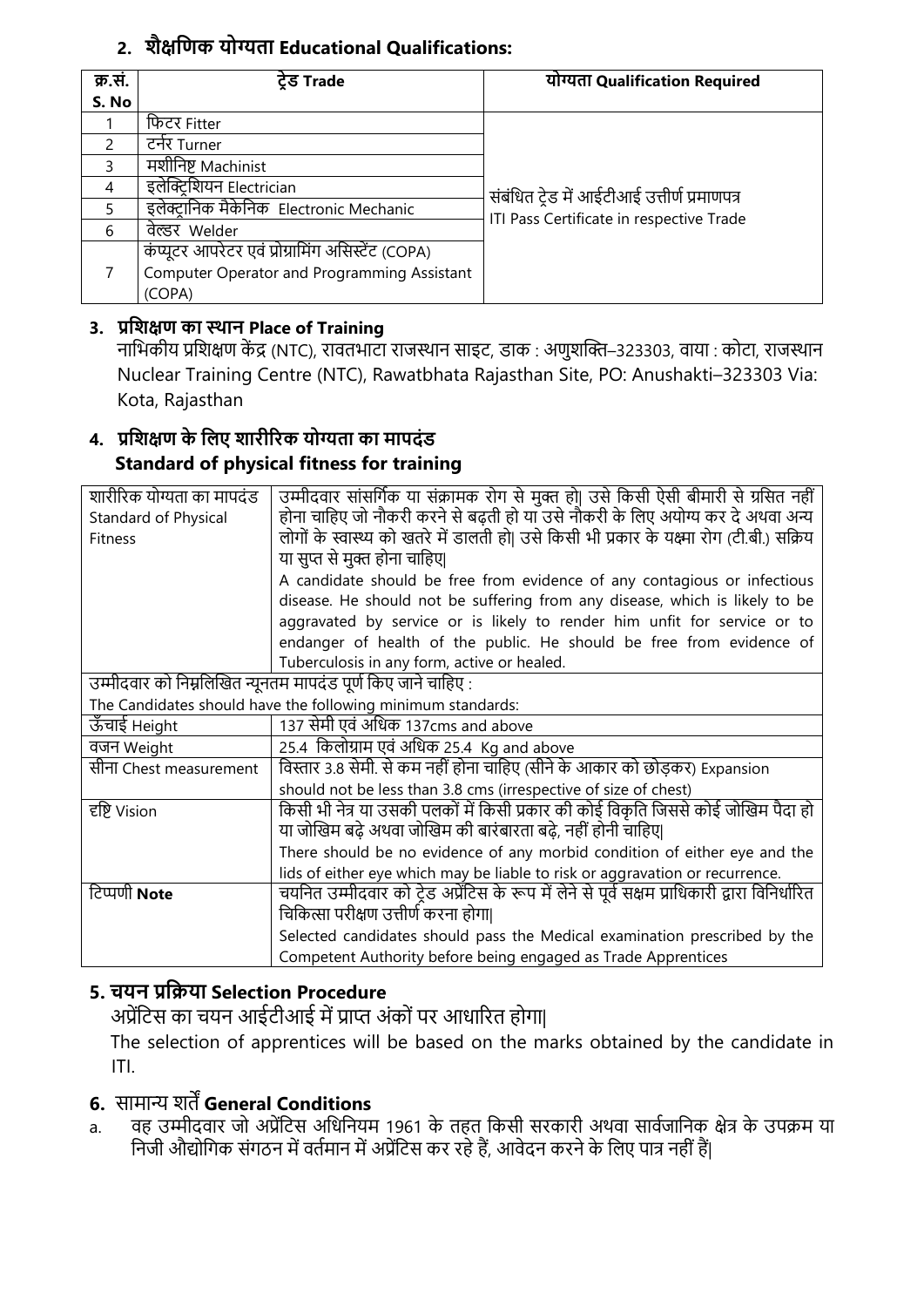Candidates who have already undergone or are currently undergoing Apprenticeship under Apprenticeship Act 1961 in any Government or PSU or Private Industrial Organisation are not eligible to apply.

b. प्रतशक्षण के तलए चयतनत उम्मीदवारों को के वल उन कारणों जो तक उनके तनयंत्रण में नहीं हैं के अलावा तकसी और कारण के तलए प्रतशक्षण छोड़ने की अनुमतत नहीं होगी| प्रतशक्षण आरंभ होने से पूवड उम्मीदवार को अपरेंटिसशिप संविदा करना होगा| जो लोग अनुपस्थित रहेंगे, वे अपने प्रशिक्षण की समस्त लागत के साथ-साथ वृतत्तका के रूप में प्राप्त रातश जो तक के न्द्रीय अपरेंतटसतशप सलाहकार द्वारा यथा तनधाडररत की जाएगी को लौटाएंगे

Candidates selected for training will not be allowed to withdraw from training except for reasons which are beyond their control. Before commencement of the training, the candidates will have to execute a Contract of Apprenticeship. Those who absent themselves are liable to refund the whole cost of their training as well as the amount received as stipend as determined by the Central Apprenticeship Advisor.

c. प्रत्येक अप्रेंतटस तजसनेप्रतशक्षण की अवतध पूणडकर ली होगी, वो राष्टरीय व्यावसातयक टरेड प्रतशक्षण पररर्द् द्वारा संचालित परीक्षण में भाग ले कर दिए गए ट्रेंड में अपनी दक्षता सुनिश्चित कराएँगे| राष्ट्रीय परिषद् द्वारा परीक्षण उत्तीर्ण करने पर ही केवल संबंधित टेड में दक्षता प्रमाणपत्र जारी किया जाएगा|

Every Apprentice who has completed the period of traning will have to undergo a test to be conducted by the National Council for Training in vocational trade to determine his proficiency in the designated trade. Only on passing the test, a Certificate of Proficiency in the trade would be issued by the National Council.

d. अप्रेंतटस तलया जाना एवं प्रतशक्षण देना पूरी तरह से अप्रेंतटस अतधतनयम, **1961** के प्रावधानों के अनुपालन में है, एवं प्रशिक्षण पूर्ण होने पर अप्रेंटिस को रोजगार देने की कोई बाध्यता नहीं है।

The engagement and training are strictly in compliance with the provision of the Apprentices Act 1961, and there is no obligation for employment of the Apprentices on Completion of their training.

e. प्रतशक्षण पूणड होने पर अप्रेंतटस को एनपीसीआईएल में रोजगार का दावा करने का कोई अतधकार नहीं होगा|

The apprentice after completion of the training shall have no right to claim any employment in NPCIL.

f. पुतलस सत्यापन प्रमाणपत्र **:** एनपीसीआईएल, रावतभाटा राजस्थान साइट अत्यंत संरतक्षत क्षेत्र होने के कारण अप्रेंटिस को केवल जिला पुलिस प्राधिकारियों द्वारा जारी पुलिस सत्यापन प्रस्तुत करने के पश्चात ही लिया जाएगा| इसके अततररि अप्रेंतटस को संबंतधत संस्थान द्वारा जारी चररत्र/आचरण प्रमाणपत्र भी प्रस्तुत करना होगा**|** 

**Police verification certificate:** NPCIL, Rajasthan Rawatbhata Site being highly protected area. Apprentices will be engaged only after submission of Police Verification issued by District Police Authorities. In addition, the apprentice needs to submit Character/Conduct Certificate from the concerned institution.

g. निर्धारित तिथि के पश्चात प्राप्त आवेदन को निरस्त कर दिया जाएगा एवं इस संबंध में कोई पत्र व्यवहार नहीं तकया जाएगा|

The applications received after the due date will be rejected and No further communication in this regard will be entertained.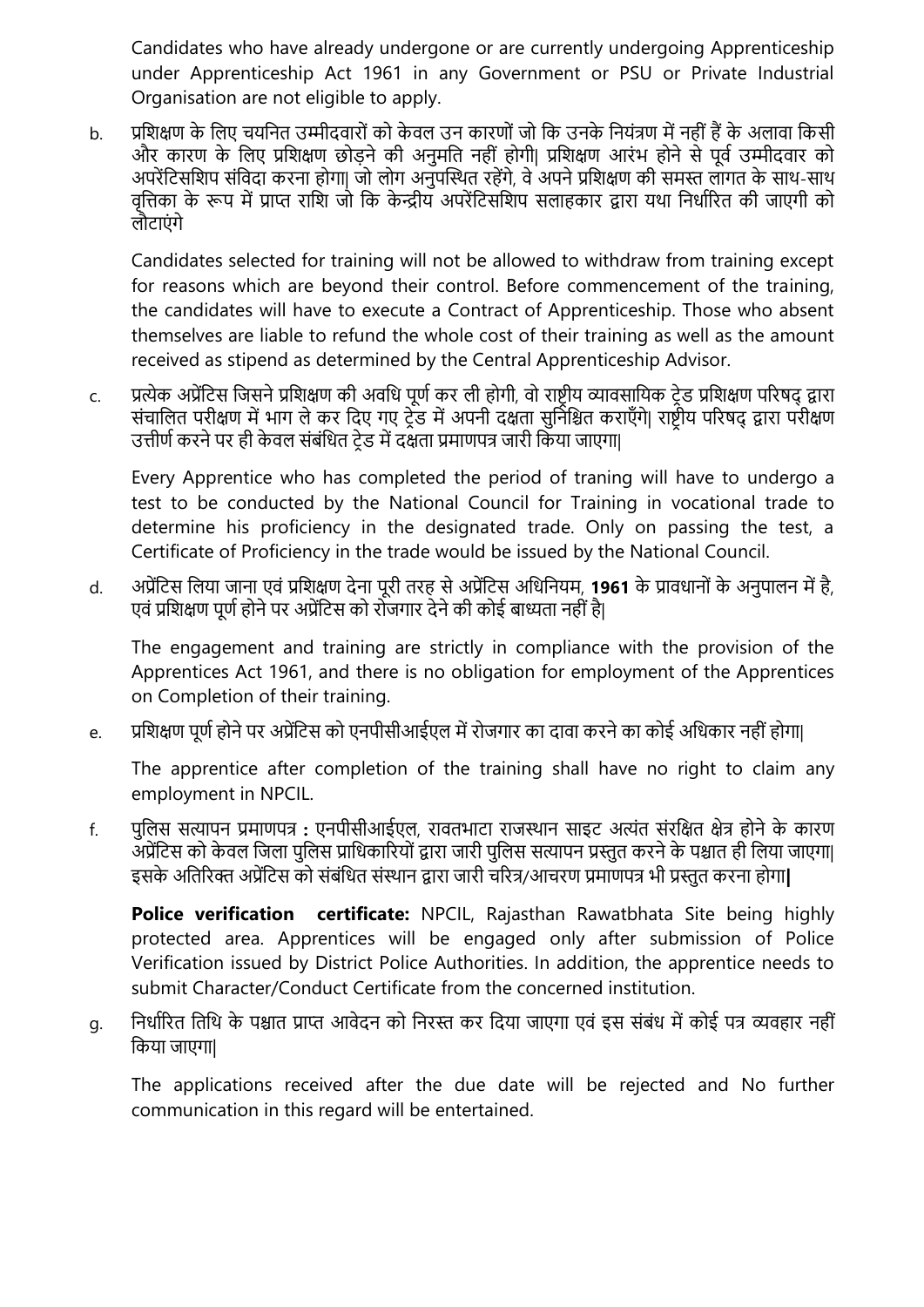## **आवेदन कै से करें How to Apply**

| $\mathbf{1}$   | आवेदन प्रपत्र    | सर्वप्रथम, अभ्यर्थी को कौशल विकास और उद्यमिता मंत्रालय के वेबपोर्टल                                                                                    |
|----------------|------------------|--------------------------------------------------------------------------------------------------------------------------------------------------------|
|                | Application      | http://www.apprenticeship.org/ या http://www.apprenticeship.gov.in/ पर स्वयं                                                                           |
|                | Form             | को पंजीकृत करना है तत्पश्चांत उन्हें एनपीसीआईएल की इस्टेब्लिशमेंट रजिस्ट्रेशन संख्या                                                                   |
|                |                  | E08160800303 जोकि एनपीसीआईएल राजस्थान परमाणु बिजलीघर की इस्टेब्लिशमेंट                                                                                 |
|                |                  | आईडी के द्वारा भी उक्त अभ्यर्थी शिक्षु (अप्रेंटिस) के पद के लिए आवेदन करना है  यदि                                                                     |
|                |                  | इस्टेब्लिशमेंट आईडी में आवेदन नही किया तो आवेदन स्वीकार नही होगा।                                                                                      |
|                |                  | First, the candidate has to register himself at the web portal of Ministry of                                                                          |
|                |                  | Skill Development and Entrepreneurship http://www.apprenticeship.org/ or                                                                               |
|                |                  | http://www.apprenticeship.gov.in/ have to apply for the respective trade                                                                               |
|                |                  | through the Establishment Registration No. E08160800303, the establishment                                                                             |
|                |                  | Id for Nuclear Power Corporation of India Ltd, Rajasthan Atomic Power<br>Station. The applications will not be accepted, if not applied in the         |
|                |                  | Establishment ID.                                                                                                                                      |
|                |                  |                                                                                                                                                        |
|                |                  | किसी पद के लिए निर्धारित पात्रता मानदंडो को पूरा करने वाले अभ्यर्थी एनपीसीआईएल                                                                         |
|                |                  | वेबसाइट www.npcilcareers.co.in पर ऑनलाइन आवेदन कर सकते हैं  आवेदन करने से                                                                              |
|                |                  | पहले, अभ्यर्थी शिक्षु (अप्रेंटिस) प्रशिक्षण के लिए अपनी पात्रता सुनिश्चित कर ले                                                                        |
|                |                  | एनपीसीआईएल वेबसाइट पर ऑनलाइन आवेदन 25/08/2021 (10:00 Hrs.) बजे से                                                                                      |
|                |                  | उपलब्ध होगा और ऑनलाइन आवेदन 13/09/2021 (16:00 Hrs. बजे तक) किया जा                                                                                     |
|                |                  | सकता है।                                                                                                                                               |
|                |                  | Candidates meeting the prescribed eligibility criteria for a post may submit                                                                           |
|                |                  | application form<br>available<br>online<br><b>NPCIL</b><br>the<br>website<br>the<br>at                                                                 |
|                |                  | www.npcilcareers.co.in. Before applying the candidate shall ensure his/her<br>eligibility for apprentice training. The online application form will be |
|                |                  | available on the website from 25/08/2021 at 10:00 Hrs. and the online                                                                                  |
|                |                  | submission of application will be open until 13/09/2021 (16:00 Hrs).                                                                                   |
|                |                  |                                                                                                                                                        |
|                |                  | ऑनलाइन आवेदन के प्रिंटआउट की प्रति (आवेदन पर अभ्यर्थी के हस्ताक्षर, एवं मूल                                                                            |
|                |                  | फोटो चिपकाया गया हो) सभी आवश्यक दस्तावेज जो की पॉइंट नं. 2 में दर्शाये गए के                                                                           |
|                |                  | साथ दिनांक 27/09/2021 को 17:00 बजे या इससे पहले निम्न पते पर पहुँच जाना                                                                                |
|                |                  | चाहिए.                                                                                                                                                 |
|                |                  | Printout of online application (affixing original photo & candidate                                                                                    |
|                |                  | signature on the application) along with all the supporting documents<br>listed in point No. 2 should reach at the following address on or before      |
|                |                  | 27/09/2021 by 17:00 Hrs.                                                                                                                               |
|                |                  |                                                                                                                                                        |
|                |                  | मानव संसाधन अधिकारी                                                                                                                                    |
|                |                  | नाभिकीय प्रशिक्षण केंद्र,                                                                                                                              |
|                |                  | रावतभाटा राजस्थान साइट                                                                                                                                 |
|                |                  | एनपीसीआईएल, डाक :- अणुशक्ति, वाया – कोटा (राजस्थान) पिन 323303                                                                                         |
|                |                  | <b>HR Officer</b>                                                                                                                                      |
|                |                  | Nuclear Training Centre,                                                                                                                               |
|                |                  | Rawatbhata Rajasthan Site                                                                                                                              |
|                |                  | NPCIL, P.O.-Anushakti, Via-Kota (Rajasthan), Pin-323303                                                                                                |
| $\overline{2}$ | स्वः सत्यापित    | अभ्यर्थी को निम्नलिखित प्रमाण-पत्रों की स्व: सत्यापित फोटो प्रतियाँ  संलग्न करनी हैं                                                                   |
|                | दस्तावेजों की    | Candidates should enclose self attested photo copy of the following                                                                                    |
|                | प्रतियां जो की   | certificates:                                                                                                                                          |
|                | आवेदन पत्र के    | a.   आईटीआई प्रमाण-पत्र और अंकतालिकाएं सभी सेमेस्टर / वर्षों की                                                                                        |
|                | प्रिंटआउट के साथ | ITI certificate and Mark sheets of all semesters/years.                                                                                                |
|                | संलग्न करनी है   | b. जन्म तिथि के प्रमाण (मेट्रिक /10वी) की अंक तालिका)                                                                                                  |